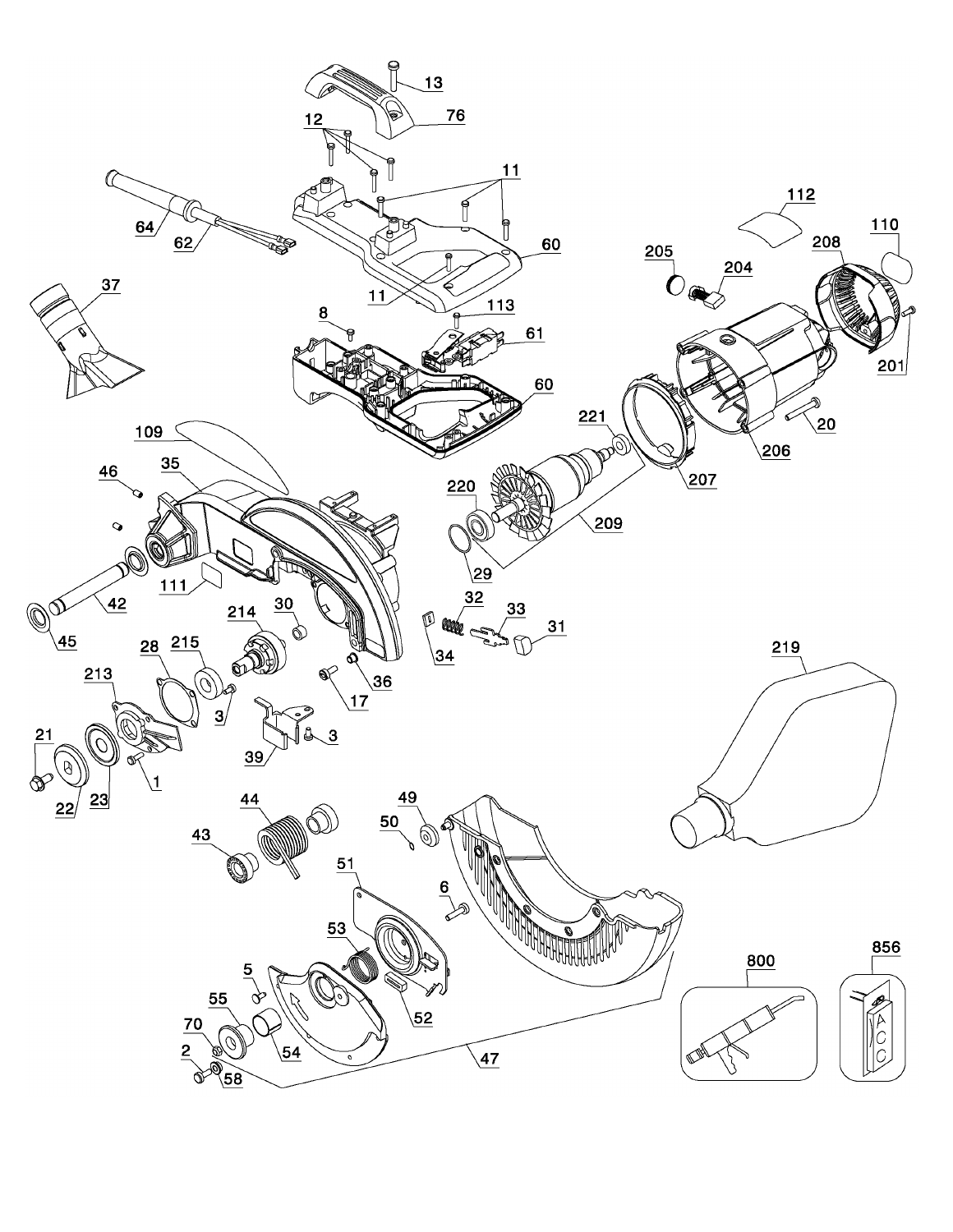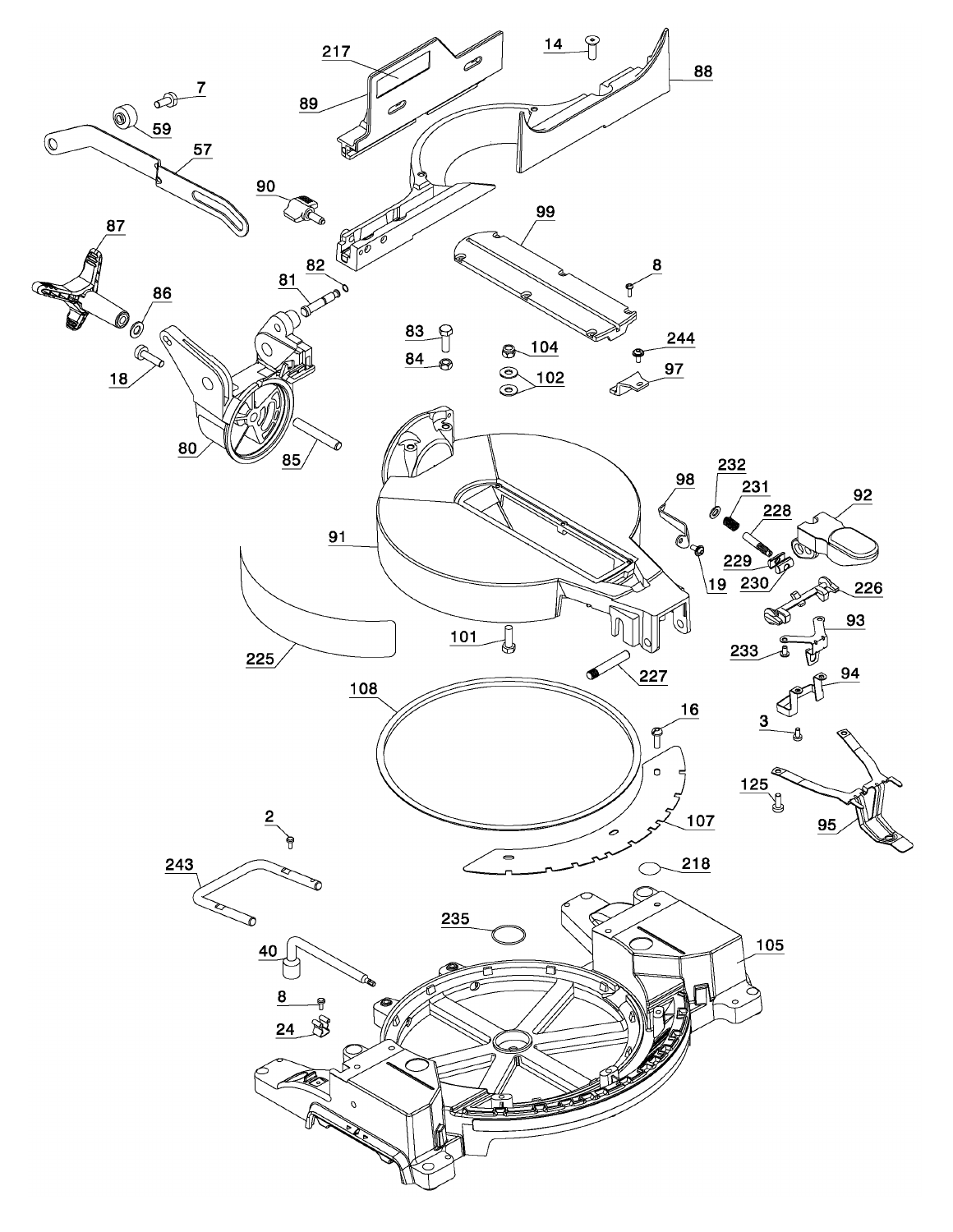| Item Number    | Part Number | Description            | <b>Qty Required</b> |
|----------------|-------------|------------------------|---------------------|
| $\mathbf{1}$   | 330045-14   | <b>SCREW, TAPTITE</b>  | $\overline{3}$      |
| $\overline{2}$ | 330045-23   | <b>SCREW, TAPTITE</b>  | 3                   |
| $\overline{3}$ | 330045-13   | <b>SCREW, TAPTITE</b>  | 6                   |
| 5              | N298367     | <b>SCREW</b>           | $\overline{4}$      |
| 6              | 330045-25   | <b>SCREW, TAPTITE</b>  | $\mathbf{1}$        |
| 7              | 330045-32   | <b>SCREW</b>           | $\mathbf{1}$        |
| 8              | 330045-05   | <b>LOCK SCREW</b>      | 8                   |
| 11             | 330019-32   | <b>SCREW</b>           | $\overline{4}$      |
| 12             | 330045-08   | <b>SCREW</b>           | $\overline{4}$      |
| 13             | 330019-22   | <b>SCREW</b>           | $\overline{2}$      |
| 14             | 098105-03   | <b>SCREW</b>           | 5                   |
| 16             | 604410-00   | <b>SCREW</b>           | 3                   |
| 17             | 394589-01   | <b>SCREW</b>           | $\overline{2}$      |
| 18             | 330045-33   | <b>SCREW</b>           | $\mathbf{1}$        |
| 19             | 153460-00   | <b>SCREW</b>           | $\mathbf{1}$        |
| 20             | 614375-00   | <b>SCREW</b>           | $\overline{4}$      |
| 21             | 145344-01   | <b>BOLT</b>            | $\mathbf{1}$        |
| 22             | 650680-00   | <b>OUTER CLAMP</b>     | $\mathbf{1}$        |
| 23             | 141987-06   | <b>ARBOR BUSHING</b>   | $\mathbf{1}$        |
| 24             | 391358-01   | <b>WRENCH HOLDER</b>   | 1                   |
| 28             | 391632-00   | <b>GASKET</b>          | $\bf{l}$            |
| 29             | 701297-00   | O RING                 | $\mathbf{1}$        |
| 30             | 330004-06   | <b>BEARING, NEEDLE</b> | 1                   |
| 31             | 145350-03   | <b>BUTTON</b>          | $\mathbf{1}$        |
| 32             | 398736-00   | <b>SPRING</b>          | $\mathbf{1}$        |
| 33             | 146714-00   | LOCK, SPINDLE          | 1                   |
| 34             | 146710-00   | WIPER, FELT            | $\mathbf{1}$        |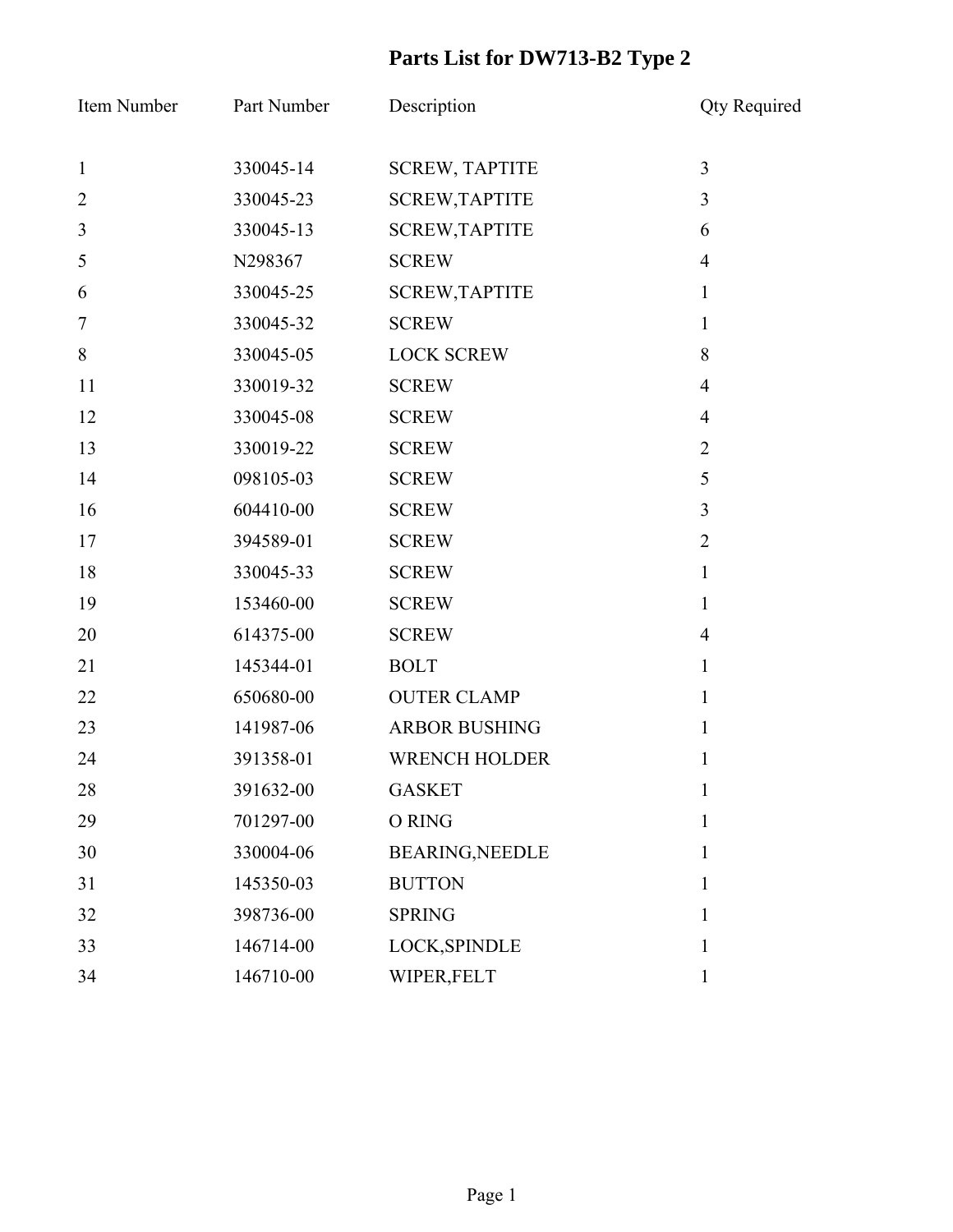| Item Number | Part Number | Description             | <b>Qty Required</b> |
|-------------|-------------|-------------------------|---------------------|
| 35          | N199293     | <b>ARM</b>              | $\mathbf{1}$        |
| 36          | 148608-00   | <b>INSERT</b>           | $\overline{2}$      |
| 37          | N126158     | <b>DUST CHUTE</b>       | $\mathbf{1}$        |
| 39          | 393731-00   | <b>GUARD</b>            | $\mathbf{1}$        |
| 40          | 608563-02   | <b>WRENCH</b>           | $\mathbf{1}$        |
| 42          | N126153     | SHAFT, PIVOT            | $\mathbf{1}$        |
| 43          | 146732-00   | <b>SPACER</b>           | $\overline{2}$      |
| 44          | 391606-00   | <b>TORSION SPRING</b>   | $\mathbf{1}$        |
| 45          | 148296-00   | WASHER, SPRING          | $\overline{2}$      |
| 46          | 150075-00   | <b>SCREW, SET</b>       | $\overline{2}$      |
| 47          | N390970     | <b>LOWER GUARD ASSY</b> | $\mathbf{1}$        |
| 49          | 146774-00   | ROLLER, GUARD           | $\mathbf{1}$        |
| 50          | 603232-00   | <b>RETAINING RING</b>   | $\mathbf{1}$        |
| 51          | 399139-00   | PIVOT PLATE             | $\mathbf{1}$        |
| 52          | 146768-00   | <b>BUMPER</b>           | $\mathbf{1}$        |
| 53          | 398735-00   | <b>SPRING</b>           | $\mathbf{1}$        |
| 54          | 148295-00   | SLEEVE, PIVOT           | $\mathbf{1}$        |
| 55          | N391680     | <b>RETAINER PLATE</b>   | $\mathbf{1}$        |
| 57          | 391630-00   | <b>GUARD LINK</b>       | $\mathbf{1}$        |
| 58          | 146740-01   | SLEEVE, FLANGED         | 1                   |
| 59          | 399042-00   | <b>BUSHING</b>          | $\mathbf{I}$        |
| 60          | N126140     | <b>HANDLE ASSY</b>      | 1                   |
| 61          | N169598     | <b>SWITCH</b>           | 1                   |
| 62          | N152788     | CORD ASSY.              | 1                   |
| 64          | 330005-02   | PROTECTOR, CORD         | 1                   |
| 70          | 385137-01   | NUT, STOP               | 1                   |
| 76          | 396375-00   | <b>CARRYING HANDLE</b>  | 1                   |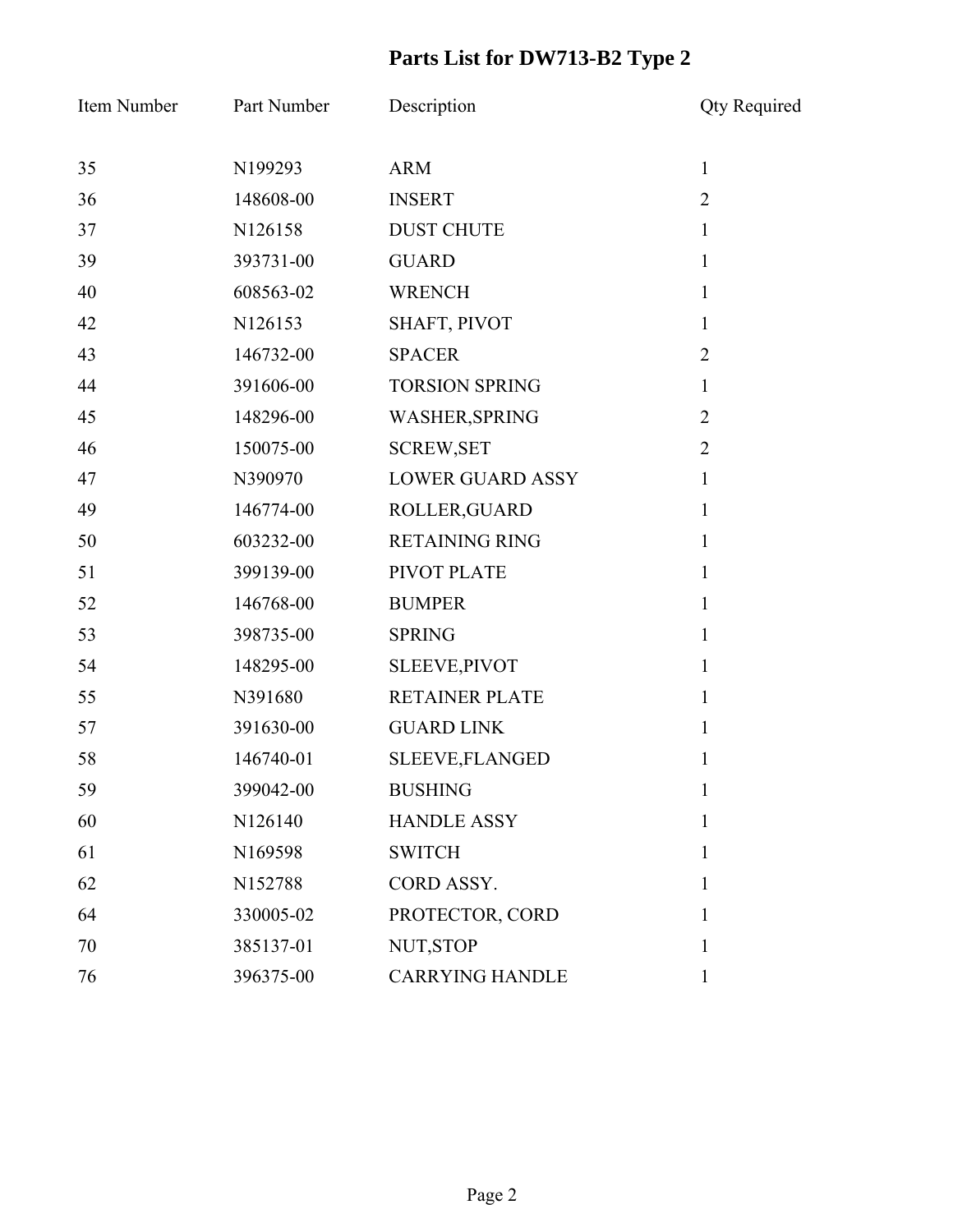| Item Number | Part Number | Description          | <b>Qty Required</b> |
|-------------|-------------|----------------------|---------------------|
| 80          | 391578-00   | <b>TRUNNION</b>      | $\mathbf{1}$        |
| 81          | 387130-00   | <b>LOCKING PIN</b>   | $\mathbf{1}$        |
| 82          | 034158-00   | O RING               | $\mathbf{1}$        |
| 83          | 149368-00   | <b>BOLT</b>          | $\overline{2}$      |
| 84          | 99368-04    | <b>NUT</b>           | $\overline{2}$      |
| 85          | 146760-02   | <b>STUD</b>          | $\mathbf{1}$        |
| 86          | 330016-04   | <b>WASHER</b>        | $\mathbf{1}$        |
| 87          | N126150     | <b>BEVEL HANDLE</b>  | $\mathbf{1}$        |
| 88          | 642126-00   | <b>FENCE</b>         | $\mathbf{1}$        |
| 89          | 648857-01   | <b>LEFT FENCE</b>    | $\mathbf{1}$        |
| 90          | N126145     | KNOB, LWR BEVEL      | $\mathbf{1}$        |
| 91          | 640456-02   | <b>ROTARY TABLE</b>  | $\mathbf{1}$        |
| 92          | 649430-00   | <b>LOCK LEVER</b>    | $\mathbf{1}$        |
| 93          | 650051-00   | <b>PLATE</b>         | $\mathbf{1}$        |
| 94          | N240659     | <b>CLAMP PLATE</b>   | $\mathbf{1}$        |
| 95          | 650130-00   | <b>DETENT SPRING</b> | $\mathbf{1}$        |
| 97          | 391634-00   | <b>POINTER</b>       | $\mathbf{1}$        |
| 98          | 391631-00   | <b>BEVEL POINTER</b> | $\mathbf{1}$        |
| 99          | 146726-02   | PLATE, KERF          | $\mathbf{1}$        |
| 101         | 98025-25    | <b>SCREW</b>         | 1                   |
| 102         | 153792-00   | <b>WASHER</b>        | 2                   |
| 104         | 330021-02   | <b>NUT</b>           | $\mathbf{1}$        |
| 105         | N152784     | <b>BASE</b>          | 1                   |
| 107         | N126155     | <b>DETENT PLATE</b>  | 1                   |
| 108         | 391635-00   | <b>WEAR RING</b>     | 1                   |
| 109         | 395021-00   | <b>LABEL</b>         | 1                   |
| 110         | N200392     | <b>DEWALT LABEL</b>  | 1                   |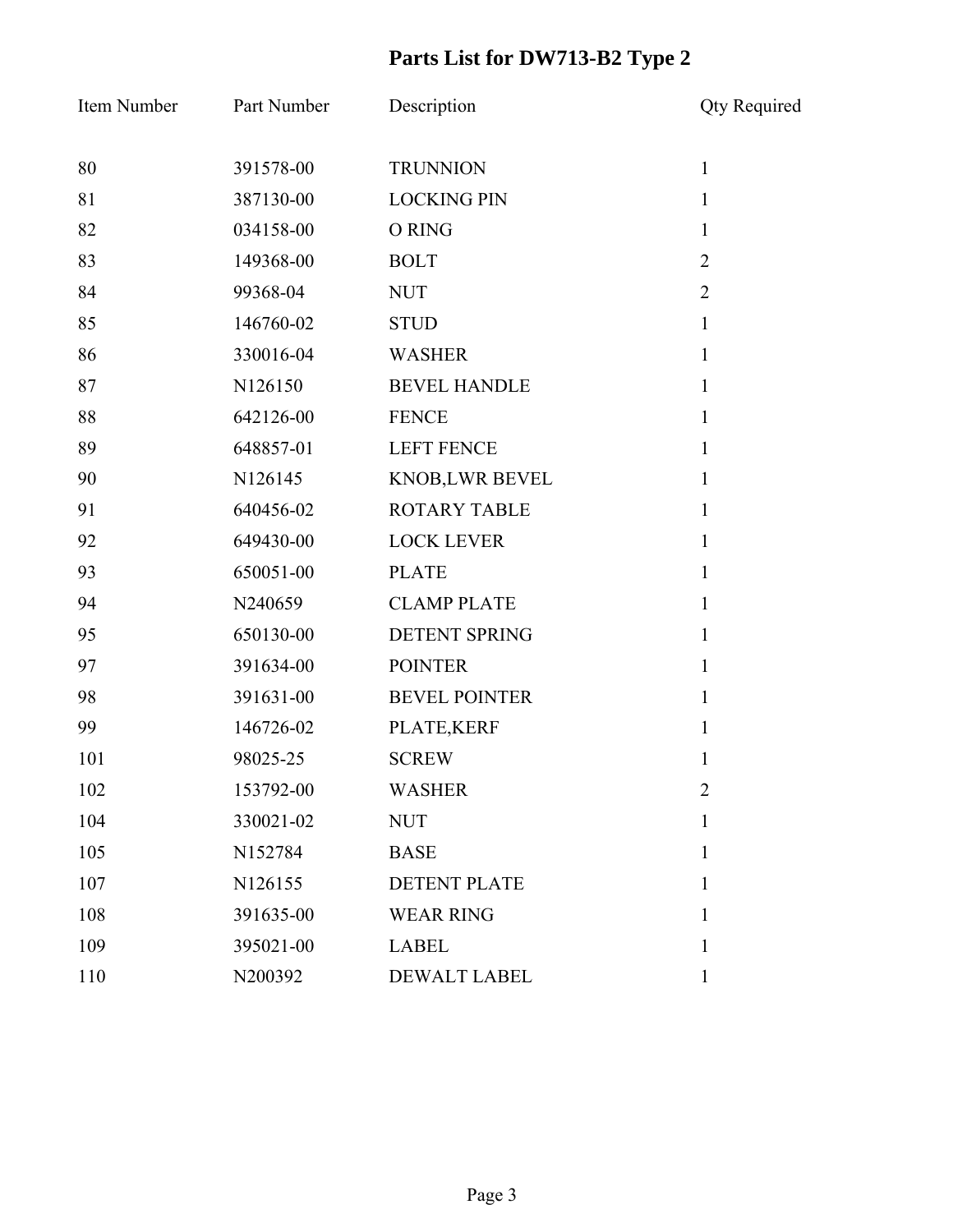| Item Number | Part Number | Description                | <b>Qty Required</b> |
|-------------|-------------|----------------------------|---------------------|
| 111         | 630403-00   | <b>WARNING LABEL</b>       | $\mathbf{1}$        |
| 112         | N126110     | <b>NAME PLATE</b>          | $\mathbf{1}$        |
| 113         | 330019-12   | <b>SCREW</b>               | $\mathbf{1}$        |
| 125         | 330045-22   | <b>SCREW</b>               | $\overline{2}$      |
| 201         | 330019-11   | <b>SCREW</b>               | $\overline{2}$      |
| 204         | 623919-00   | <b>BRUSH</b>               | $\overline{2}$      |
| 205         | 614368-00   | <b>BRUSH CAP</b>           | $\overline{2}$      |
| 206         | 651765-00   | <b>FIELD &amp; FLD.CSE</b> | $\mathbf{1}$        |
| 207         | 614366-00   | <b>FAN BAFFLE</b>          | $\mathbf{1}$        |
| 208         | N171521     | <b>END CAP</b>             | $\mathbf{1}$        |
| 209         | 623917-00   | <b>ARMATURE &amp; BRG.</b> | $\mathbf{1}$        |
| 213         | 391573-00   | <b>GEAR CASE COVER</b>     | $\mathbf{1}$        |
| 214         | 392628-00   | <b>SPINDLE &amp; GEAR</b>  | $\mathbf{1}$        |
| 215         | 330003-29   | <b>BALL BEARING</b>        | $\mathbf{1}$        |
| 218         | 394976-00   | LABEL, CAUTION             | $\overline{2}$      |
| 219         | N126162     | <b>DUST BAG</b>            | $\mathbf{1}$        |
| 220         | 330003-13   | <b>BEARING, BALL</b>       | $\mathbf{1}$        |
| 221         | 330003-04   | <b>BEARING, BALL</b>       | $\mathbf{1}$        |
| 225         | 646819-00   | <b>WARNING LABEL</b>       | $\mathbf{1}$        |
| 226         | 650034-00   | <b>CAM LEVER</b>           | 1                   |
| 227         | 626611-00   | <b>DRIVE PIN</b>           | $\perp$             |
| 228         | 626610-00   | <b>MITER LOCK ROD</b>      | $\mathbf{1}$        |
| 229         | 621321-00   | <b>NUT</b>                 | 1                   |
| 230         | 621322-00   | <b>NUT</b>                 | 1                   |
| 231         | 058698-00   | <b>SPRING</b>              | 1                   |
| 232         | 330016-03   | <b>WASHER, PLAIN</b>       | 1                   |
| 233         | 650142-00   | <b>SCREW</b>               | $\overline{2}$      |